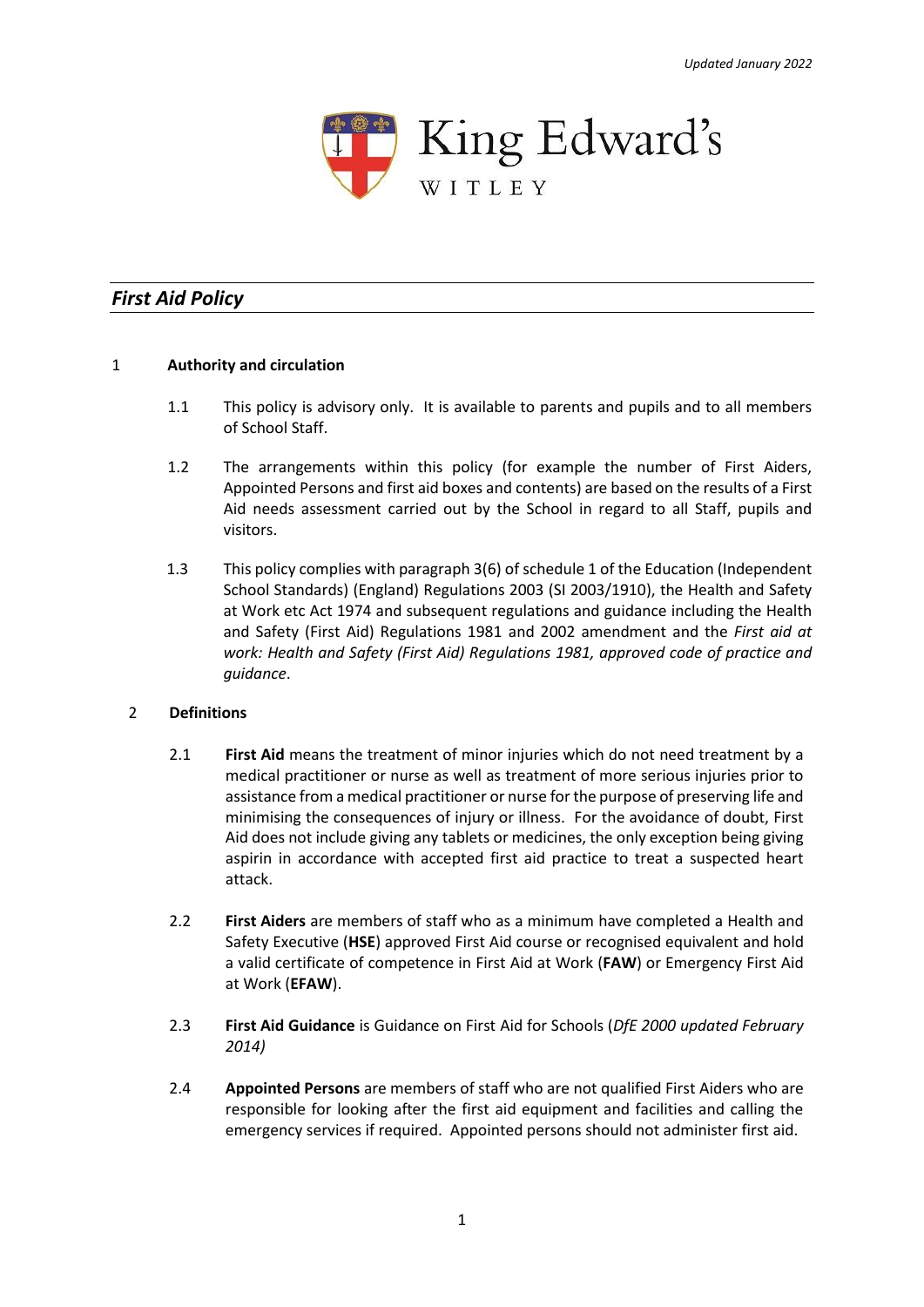- 2.5 **Staff** means any person employed by the School, volunteers at the School and self employed people working on the premises.
- 2.6 **School Doctor** is a Doctor from the Witley Surgery who is contracted to provide medical services to pupils at the School and who is responsible for medical supervision
- 2.7 A team of school nurses led by The Medical Centre Manager is available in the Medical Centre.
- 2.8 **The Medical Centre** is located near to the Chapel. The Medical Centre is open 24 hours each day whenever the School is in session. It is used for the provision of medical treatment, including First Aid, when required. The Medical Centre has essential First Aid facilities and equipment. As far as is possible, the School reserves this area exclusively for giving medical treatment.

## 3 **Aims of this policy**

To ensure that the School has adequate, safe and effective First Aid provision in order for every pupil, member of staff and visitor to be well looked after in the event of any illness, accident or injury, no matter how major or minor.

- 3.1 To ensure that all staff and pupils are aware of the procedures in the event of any illness, accident or injury.
- 3.2 Nothing in this policy should affect the ability of any person to contact the emergency services in the event of a medical emergency. For the avoidance of doubt, Staff should dial 9 999 for the emergency services in the event of a medical emergency before implementing the terms of this Policy and make clear arrangements for liaison with ambulance services on the School site.

## 4 **Who is responsible?**

- 4.1 The Governors of King Edward's School as the employer have overall responsibility for ensuring that the School has adequate and appropriate First Aid equipment, facilities and First-Aid personnel and for ensuring that the correct First Aid procedures are followed.
- 4.2 The Head delegates to the Medical Centre Manager the day to day responsibility for ensuring that there are adequate and appropriate First Aid equipment, facilities and appropriately qualified First Aid personnel available to the School. The Health and Safety Officer in conjunction with the Medical Centre Manager will regularly (at least annually) review the School's First Aid needs assessment to ensure that the School's First Aid provision is adequate.
- 4.3 The Head is responsible for ensuring that all staff and pupils (including those with reading and language difficulties) are aware of, and have access to, this policy.
- 4.4 The Head delegates to the Medical Centre Manager responsibility for collating medical consent forms and important medical information for each pupil and ensuring the forms and information are accessible to staff as necessary.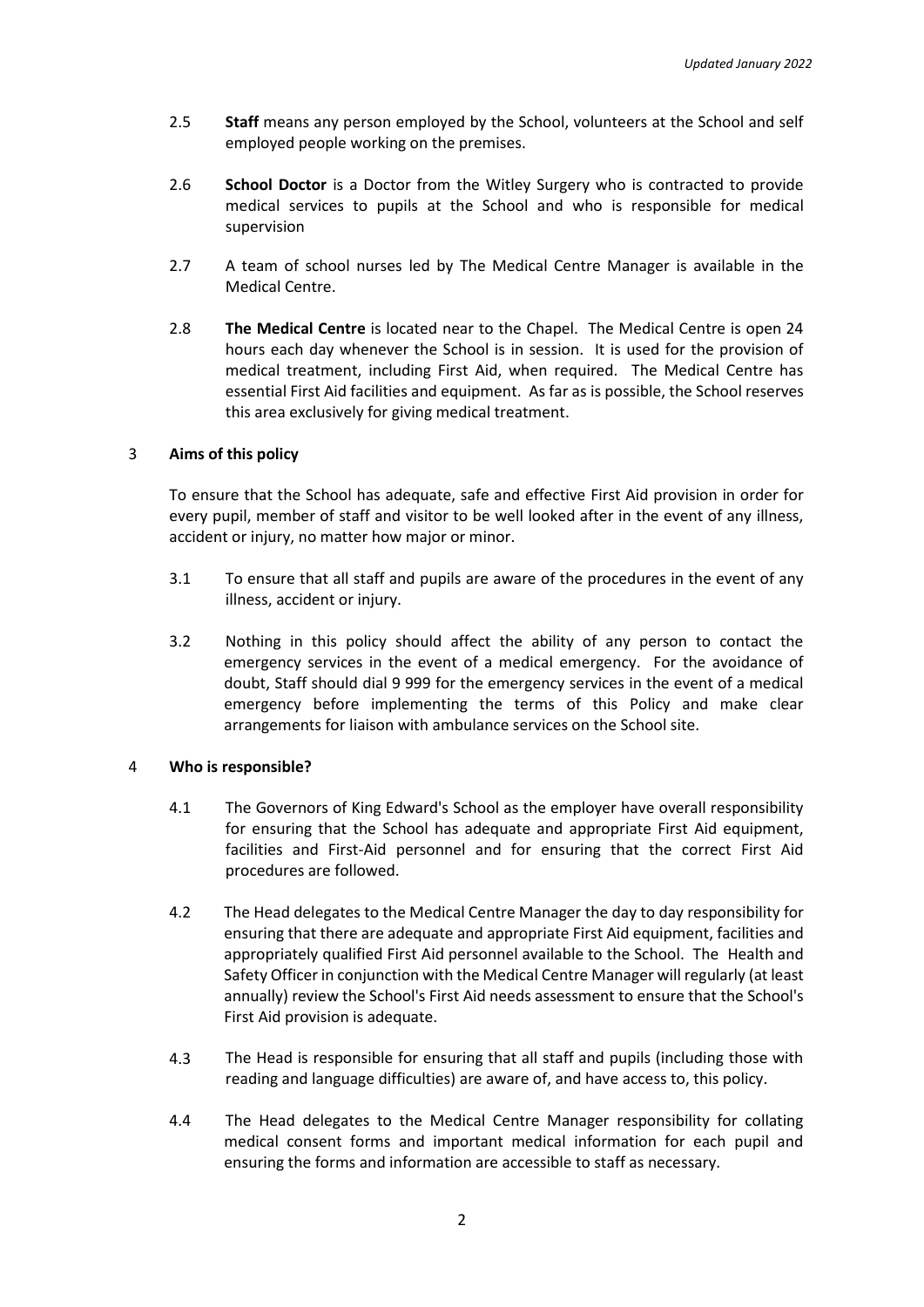- 4.5 The Head is responsible for ensuring that staff have the appropriate and necessary First Aid training as required and that they have sufficient understanding, confidence and expertise in relation to First Aid.
- 4.6 **First Aiders:** The Head is responsible for ensuring that the School has the minimum number of First Aid personnel (First Aiders and/or Appointed Persons) with reference to the advice to be found at [http://www.hse.gov.uk/firstaid/legislation.htm.](http://www.hse.gov.uk/firstaid/legislation.htm)
- 4.7 A list of staff who have completed an HSE approved First Aid course and hold a valid certificate of attendance in First Aid at Work (FAW) or Emergency First Aid at Work (EFAW) is attached at Appendix 2.
	- The Medical Centre Manager is responsible for reporting all reportable accidents to the Health & Safety Officer.
	- Accident records are compiled and stored by the Health & Safety Officer and Medical Centre Manager.
	- The Health & Safety Officer is responsible for reporting accidents when necessary to the relevant enforcing authority under the Reporting of Injuries, Diseases and Dangerous Occurrences Regulations (RIDDOR) 1995 as amended in 2013.

The main duties of First Aiders are to give immediate First Aid to pupils, staff or visitors when needed and to ensure that an ambulance or other professional medical help is called when necessary. First Aiders are to ensure that their First Aid certificates are kept up to date through liaison with the Health and Safety Officer.

The First Aiders will undergo update training at least every three years.

All staff should read and be aware of this Policy, know who to contact in the event of any illness, accident or injury and ensure this Policy is followed in relation to the administration of First Aid. All staff will use their best endeavours, at all times, to secure the welfare of the pupils.

4.8 **Anyone on School premises:** Anyone on the School premises is expected to take reasonable care for their own and others' safety.

## 5 **First Aid Boxes**

- 5.1 First Aid boxes are marked with a white cross on a green background and are stocked in accordance with the suggested guidelines in paragraph 36 of the First Aid Guidance.
- 5.2 First Aid boxes are located at these positions around the School site and are as near to hand washing facilities as is practicable. The locations include as a minimum:
	- The Medical Centre (open 24 hours a day seven days a week when pupils in School)
	- **Reception**
	- School kitchen
	- Science School\*
	- Food and Resistant Materials classrooms
	- Art room\*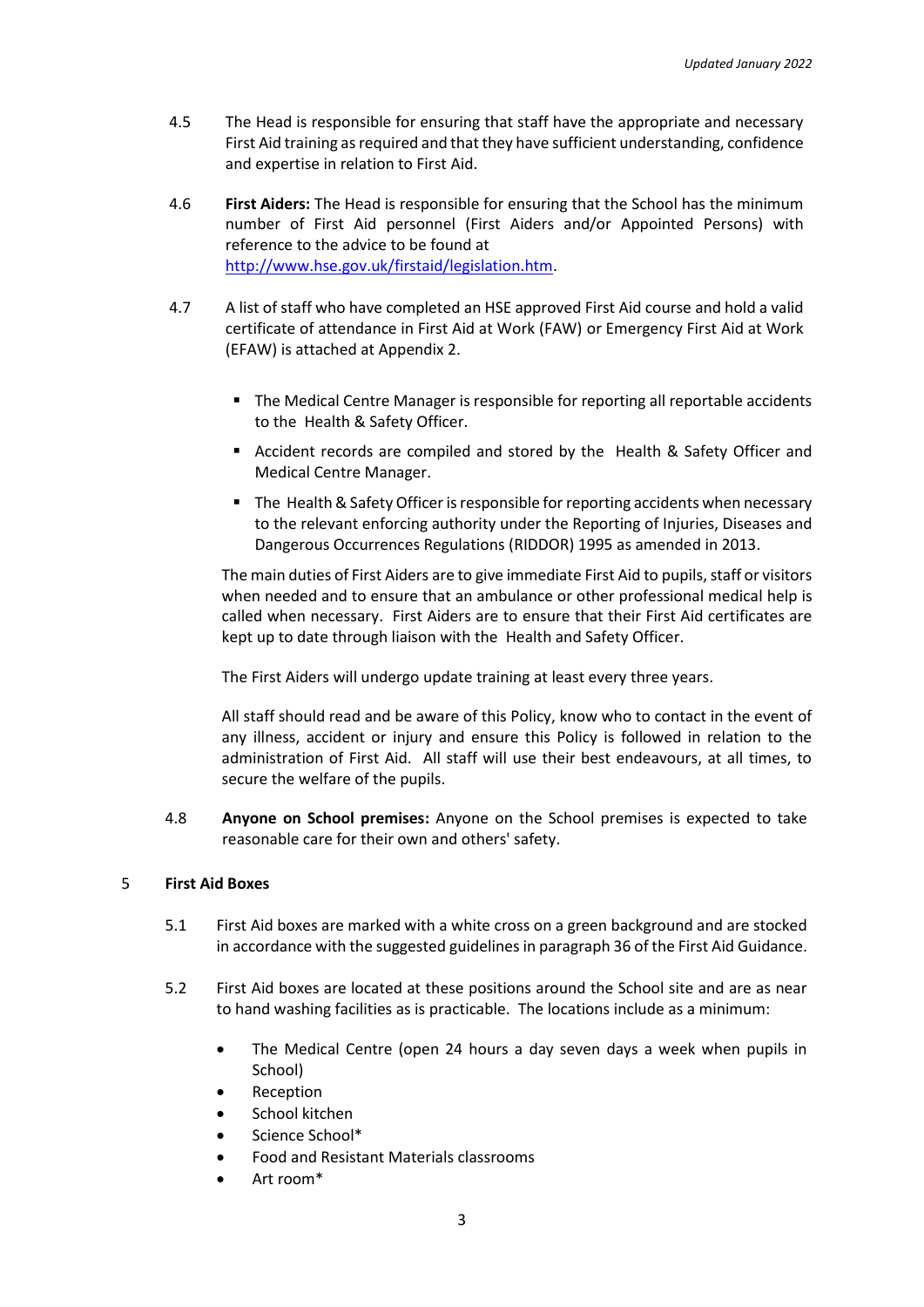- Sports Hall
- **Estates Department Office**
- Boarding Houses

The First Aid boxes marked \* are only to be used in an emergency when unable to get to the Medical Centre. If these First Aid boxes are used, a request should be made to the Medical Centre to ensure that the box is properly re-stocked.

All requirements for the First Aid kits are supplied by the Medical Centre and are regularly stocked at request of individual departments.

- 5.3 **School minibuses:** The School's minibuses should have a prominently marked **First Aid box** on board which is readily available for use and which is maintained in a good condition. The First Aid box should be stocked in accordance with part 2 of schedule 7 of the Road Vehicles (Construction and Use) Regulations 1986 (SI 1986/1078) which is set out in Appendix 3.
- 5.4 **Off-site activities:** First Aid boxes for any off-site activities are kept in the Medical Centre.

## 6 **Defibrillator**

- 6.1 The School is in the fortunate position of having an Automated External Defibrillator (AED), increasing the chances of survival post a cardiac arrest.
- 6.2 The AED is kept in the Medical Centre during term time which is manned 24 hours a day, 7 days a week. All staff in the Medical Centre are trained to use the defibrillator.
- 6.3 There is a nurse on duty 24 hours a day, 7 days a week, who is able to assist in an emergency and all staff who are first aiders are now trained in the safe use of the AED.
- 6.4 In holiday time the AED is kept in the archway opposite Reception. Administration Staff are among the first aiders trained in the safe use of the AED.
- 6.5 The AED is designed to assist a lay person in its safe use and talks the user through the procedure, giving clear instructions and support. The risk to users is low if instructions are followed.
- 6.6 The AED will only administer a shock if the heart is in a shockable rhythm. However, if the first aider touched the patient when the shock was administered they too would receive an electric shock. Clear instructions are audible from the AED during use telling all to stand clear from the patient therefore reducing the risk.

## 7 **Information on pupils**

- 7.1 Parents are requested to provide written consent for the administration of First Aid and medical treatment before pupils are admitted to the School.
- 7.2 The School Doctor will be responsible for reviewing pupils' confidential medical records and providing essential medical information regarding allergies, recent accidents or illnesses, or other medical conditions which may affect a pupil's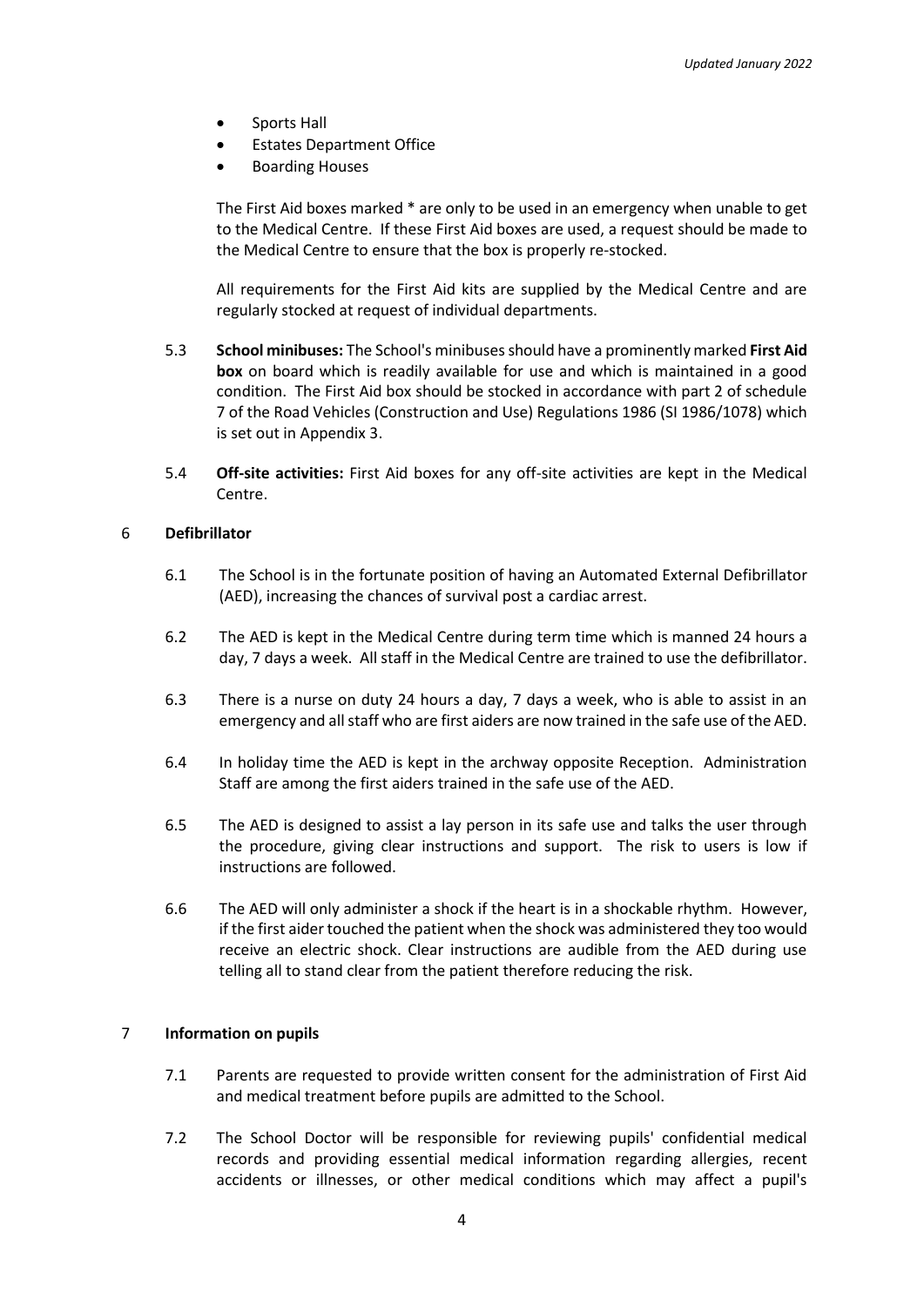functioning at the School to the Housemasters and Housemistresses, class teachers and First Aiders on a "need to know" basis. This information should be kept confidential but may be disclosed to the relevant professionals if it is necessary to safeguard or promote the welfare of a pupil or other members of the School community.

7.3 The Medical Centre collates and makes available to staff details of the medical needs of pupils. In addition, advice about accidents and illness procedures, anaphylaxis, eating disorders and medicines is available from Medical Centre staff and in the Medical Centre.

## 8 **Procedure in the event of illness**

- 8.1 **Pupils** may visit the Medical Centre during break or lunch. If a pupil is unwell during lessons then they should consult the member of staff in charge who will assess the situation and decide on the next course of action. The pupil will be told to go to the Medical Centre, accompanied as necessary. A member of staff will decide on the next course of action and provide the First Aid as required. The member of staff who is sending a pupil to the Medical Centre must produce a written permission slip for that pupil.
- 8.2 **Staff** may visit the Medical Centre as and when necessary, but appropriate cover must be arranged.

### 9 **Procedure in the event of an accident or injury**

- 9.1 If an accident occurs, then the member of staff in charge should be consulted. That person will assess the situation and decide on the next course of action, which may involve calling immediately for an ambulance. If necessary, the Medical Centre should be contacted as soon as is possible. Appointed Persons or First Aiders can also be called for if necessary should a member of staff from the Medical Centre not be available immediately. However minor the injury, the Medical Centre should always be informed even if not called out to attend the incident as an accident form may be required.
- 9.2 In the event that the First Aider does not consider that they can adequately deal with the presenting condition by the administration of First Aid, then they should arrange for the injured person to access appropriate medical treatment without delay.
- 9.3 **Ambulances:** If an ambulance is called then a member of staff from the Medical Centre or First Aider in charge should make arrangements for the ambulance to have access to the accident site. Arrangements should be made to ensure that any pupil is accompanied in the ambulance, or followed to hospital, by a member of staff if it is not possible to contact the parents or guardian in time. Parents should in any case be informed as soon as possible.
- 9.4 If a spillage of blood or other bodily fluids occurs, the Medical Centre must be informed. The member of staff will advise on the proper containment, clear up and cleansing of the spillage site in accordance with the Procedure for the disposal of all bodily fluids and faeces.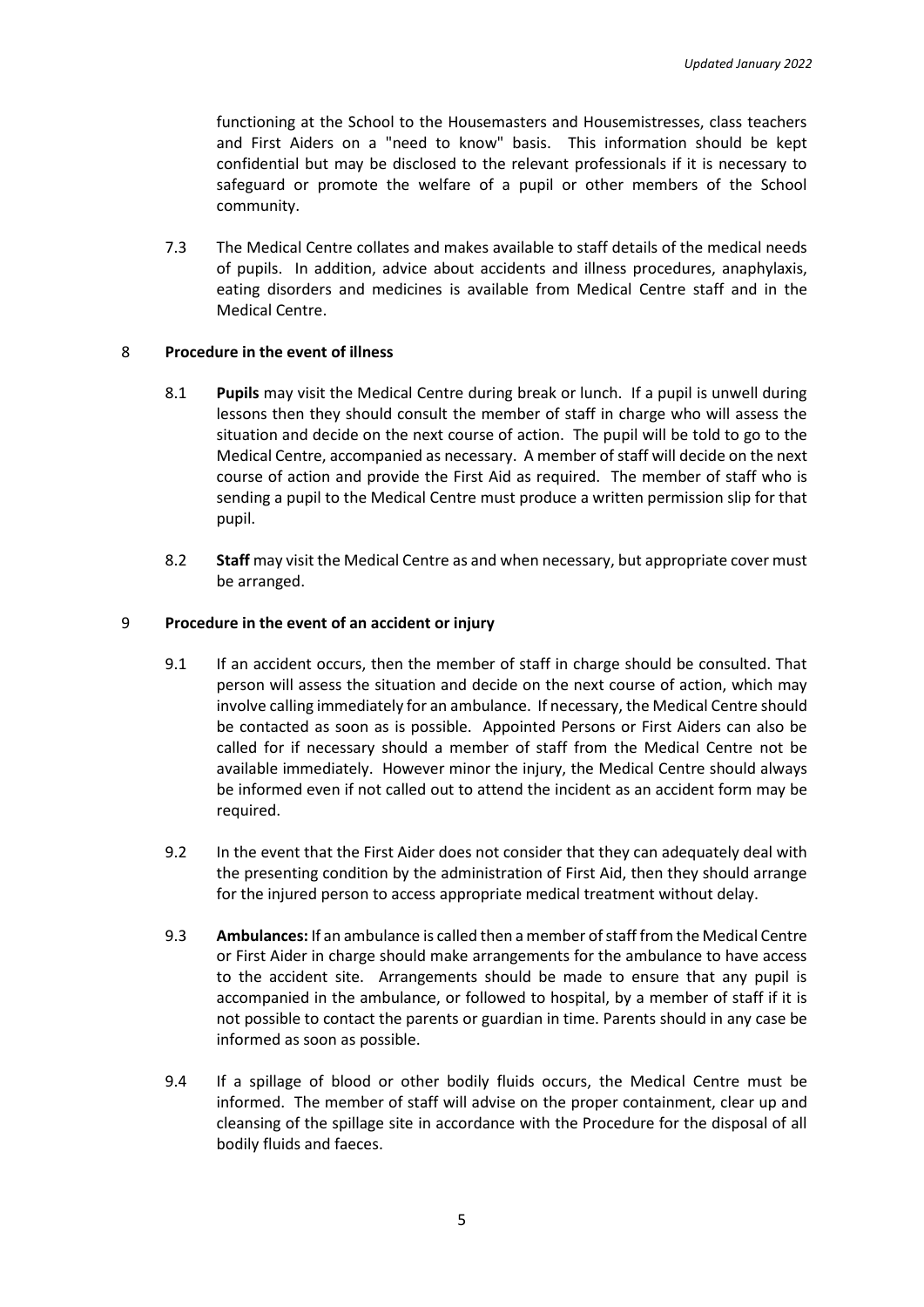- 10 **Procedure in the event of contact with blood or other bodily fluids** (and in accordance with the Procedure for the disposal of all bodily fluids and faeces)
	- 10.1 The First Aider should take the following precautions to avoid risk of infection:
		- cover any cuts and grazes on their own skin with a waterproof dressing;
		- wear suitable disposable gloves when dealing with blood or other bodily fluids;
		- use suitable eye protection and a disposable apron where splashing may occur;
		- use devices such as face shields, where appropriate, when giving mouth to mouth resuscitation;
		- wash hands after every procedure.
	- 10.2 If the First Aider suspects that they or any other person may have been contaminated with blood and other bodily fluids which are not their own, the following actions should be taken without delay:
		- wash splashes off skin with soap and running water;
		- wash splashes out of eyes with tap water or an eye wash bottle;
		- wash splashes out of nose or mouth with tap water, taking care not to swallow the water;
		- record details of the contamination;
		- report the incident to the Medical Centre and take medical advice if appropriate.

## 11 **First aid in the Physical Education Department**

11.1 **Location of first aid equipment:** The Director of Sports is responsible for ensuring that the Department provides first aid boxes and bags for the relevant sporting areas within the School and for liaising with the Medical Centre in respect of filling / replenishment of the boxes / bags.

There are four bags which can be used by team managers for home and away fixtures.

11.2 **Away fixtures:** A medical bag should be taken with the travelling team. If an incident occurs medical treatment should be sought from the visiting school first aid staff. If necessary, the pupil should be taken to nearest casualty by a member of staff. Treatment and after-care should then be followed up by the Medical Centre. Any incident of treatment must be reported to the Medical Centre on return to School.

## 12 **Reporting**

- 12.1 The First Aider should complete a record of first aid provision, as set out in Appendix 4.
- 12.2 All injuries, accidents and illnesses, however minor, must be reported to the Medical Centre and the Medical Centre Manager is responsible for ensuring that the accident report forms and books for pupils are filled in correctly and that parents and HSE are kept informed as necessary.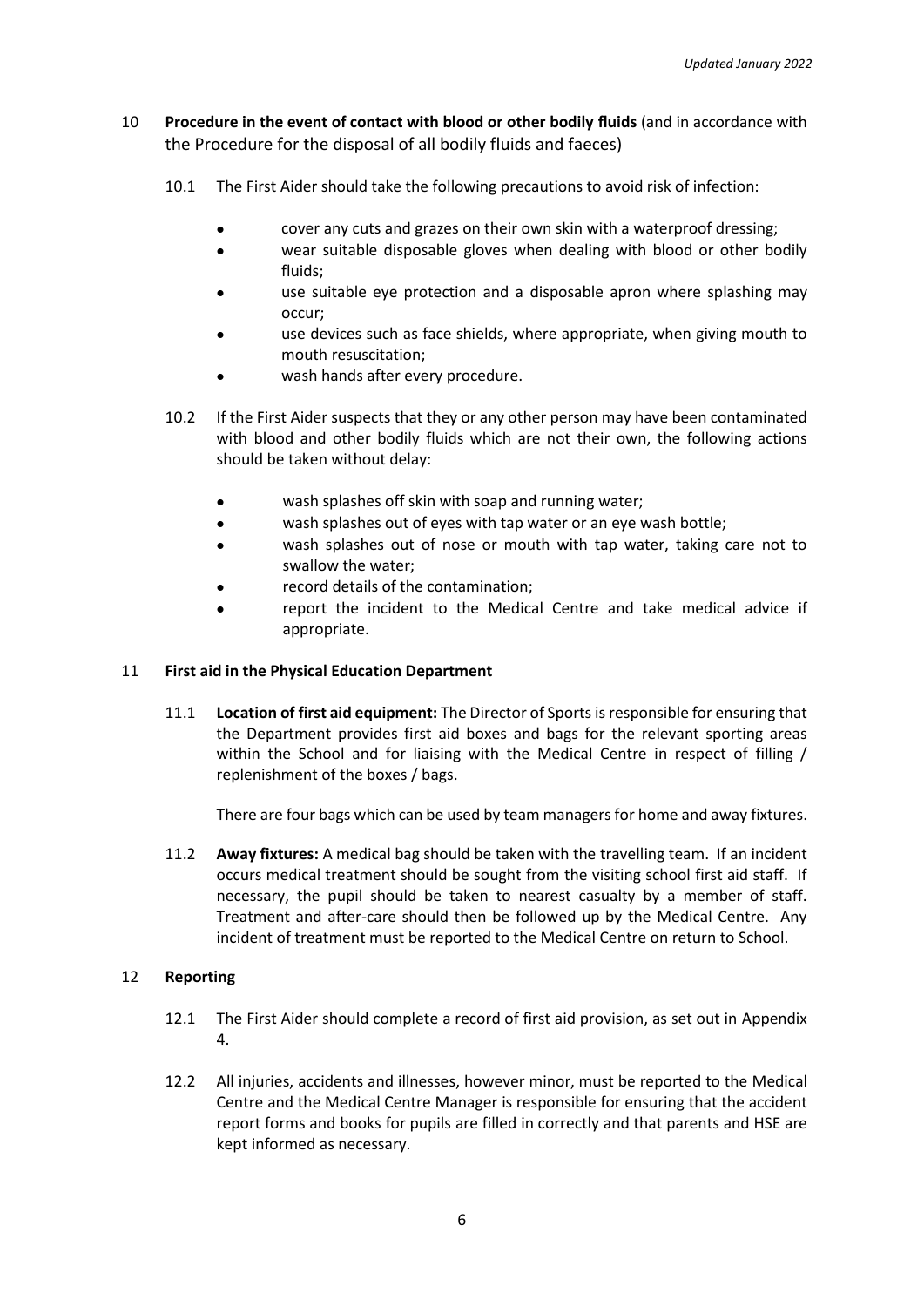- 12.3 **School Accident and Illness book (pupils):** All injuries, accidents, illnesses and dangerous occurrences (unless very minor in the view of the Medical Centre staff) must be recorded in the School Accident Book. The date, time and place of the event or illness must be noted with the personal details of those involved with a brief description of the nature of the event or illness. What happened to the injured or ill person immediately afterwards should also be recorded. These records are held by the Medical Centre and should be stored for at least 3 years or if the person injured is a minor (under 18), until they are 21.
- 12.4 **Accident report form (staff and visitors):** These forms are held in Reception who can assist with completion of the same. The Health and Safety Officer will review the accident report form for every serious or significant accident that occurs on or off the School site if in connection with the School and carry out an investigation, as appropriate. The records will be kept by the Health and Safety Officer. Records should be stored for at least three years or if the person injured is a minor (under 18), until they are 21.
- 12.5 **Reporting to Parents:** In the event of accident or injury parents must be informed as soon as practicable. The member of staff in charge at the time will decide how and when this information should be communicated, in consultation with the Head or Housemaster / mistress, if necessary.
- 12.6 **Reporting to Health & Safety Executive (HSE):** The School has legal duty under the Reporting of Injuries, Diseases and Dangerous Occurrences Regulations (RIDDOR) 1995 and 2013 amendment.

The School's Health & Safety Officer should be made aware of all incidents (unless very minor) and will provide advice on reporting to the HSE.

#### **Accidents involving Staff**

- Work related accidents resulting in death or major injury (including as a result of physical violence) must be reported immediately (major injury examples: dislocation of hip, knee or shoulder; amputation; loss of sight; fracture other than to fingers, toes or thumbs).
- Work related accidents which prevent the injured person from continuing with his/her normal work for more than three days must be reported within 10 days.
- cases of work related diseases that a doctor notifies the School of (for example: certain poisonings; lung diseases; infections such as tuberculosis or hepatitis; occupational cancer).
- certain dangerous occurrences (near misses reportable examples: bursting of closed pipes; electrical short circuit causing fire; accidental release of any substance that may cause injury to health).

#### **Accidents involving pupils or visitors**

Accidents where the person is killed or is taken from the site of the accident to hospital and where the accident arises out of or in connection with: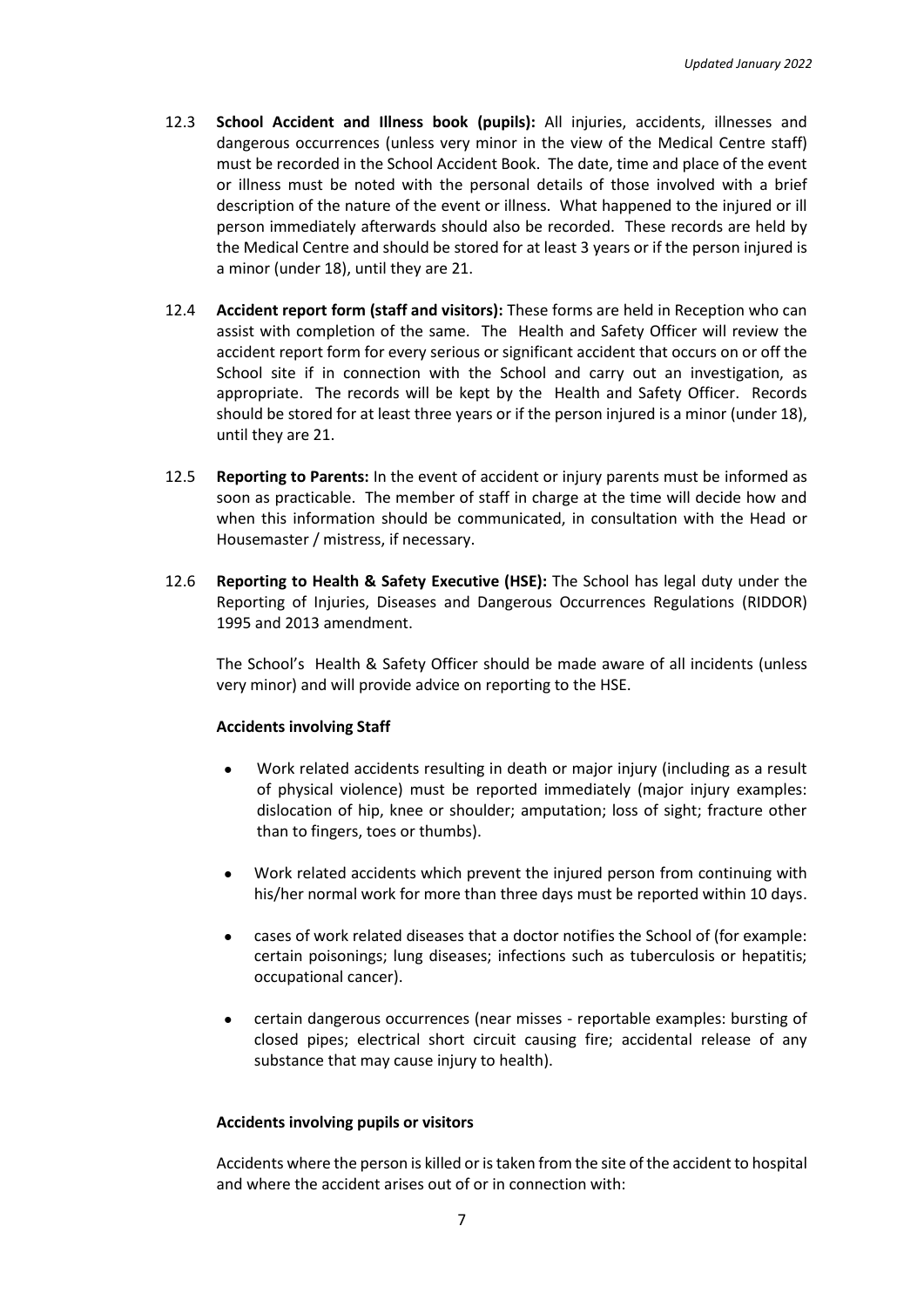- Any School activity (on or off the premises)
- The way a School activity has been organised or managed (e.g. the supervision of a field trip
- Equipment, machinery or substances
- The design or condition of the premises

For more information on how and what to report to the HSE, please see [http://www.hse.gov.uk/riddor/index.htm.](http://www.hse.gov.uk/riddor/index.htm) It is also possible to report online via this link.

## 13 **Monitoring**

13.1 The Head will organise a regular review taking place at least once a term of the School Accident and Illness book in order to take note of trends and areas of improvement. This will form part (at least) of the annual First Aid needs assessment. The information may help identify training or other needs and be useful for investigative or insurance purposes. In addition, the Head will undertake a review of all procedures following any major incident to check whether the procedures were sufficiently robust to deal with the major occurrence or whether improvements should be made.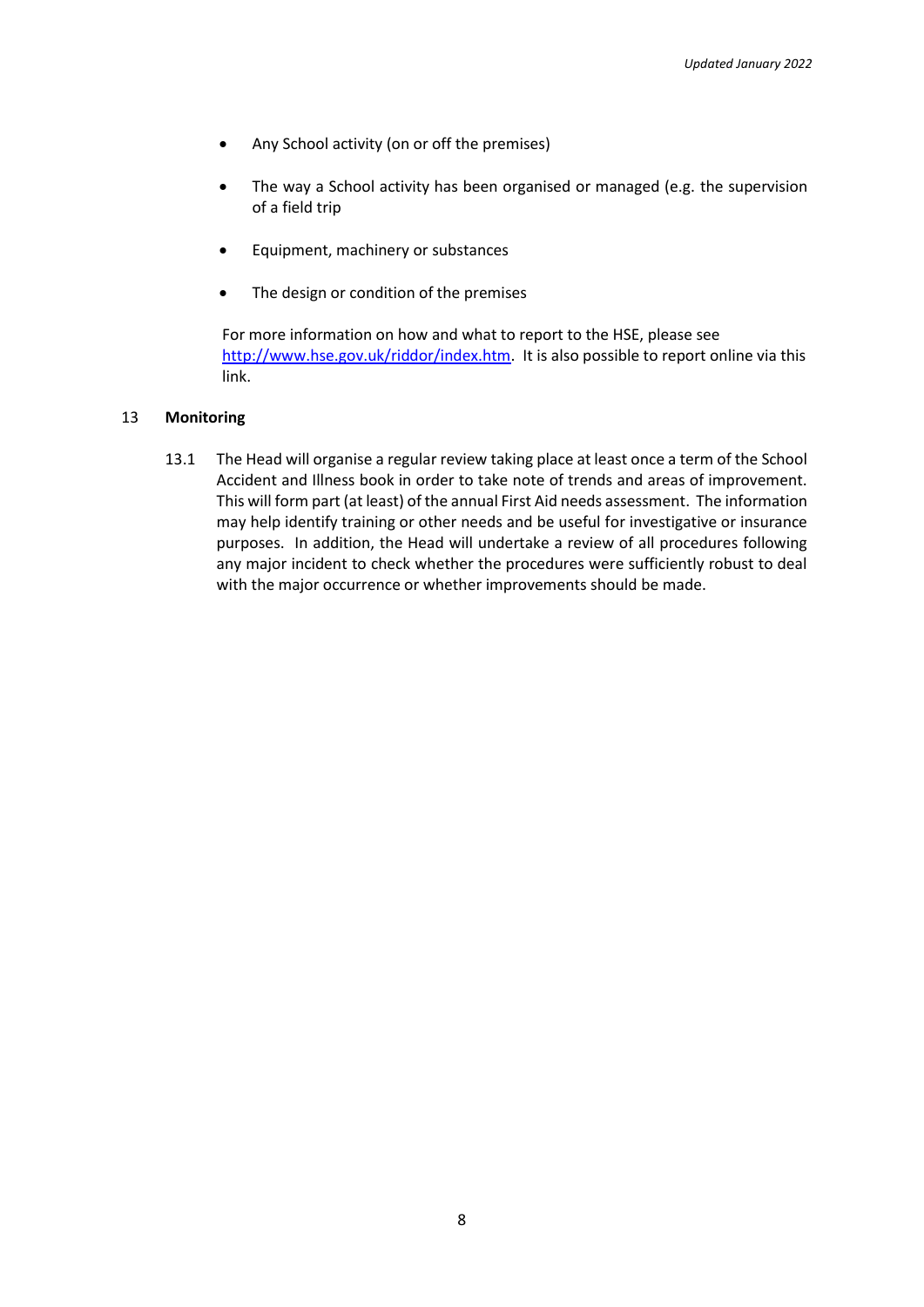## **Consent for first aid**

I consent to my child receiving first aid by an appropriately trained member of staff. ...................................................... [name of child]

> ...................................................... [child's date of birth]

Signed

Relationship to child

Date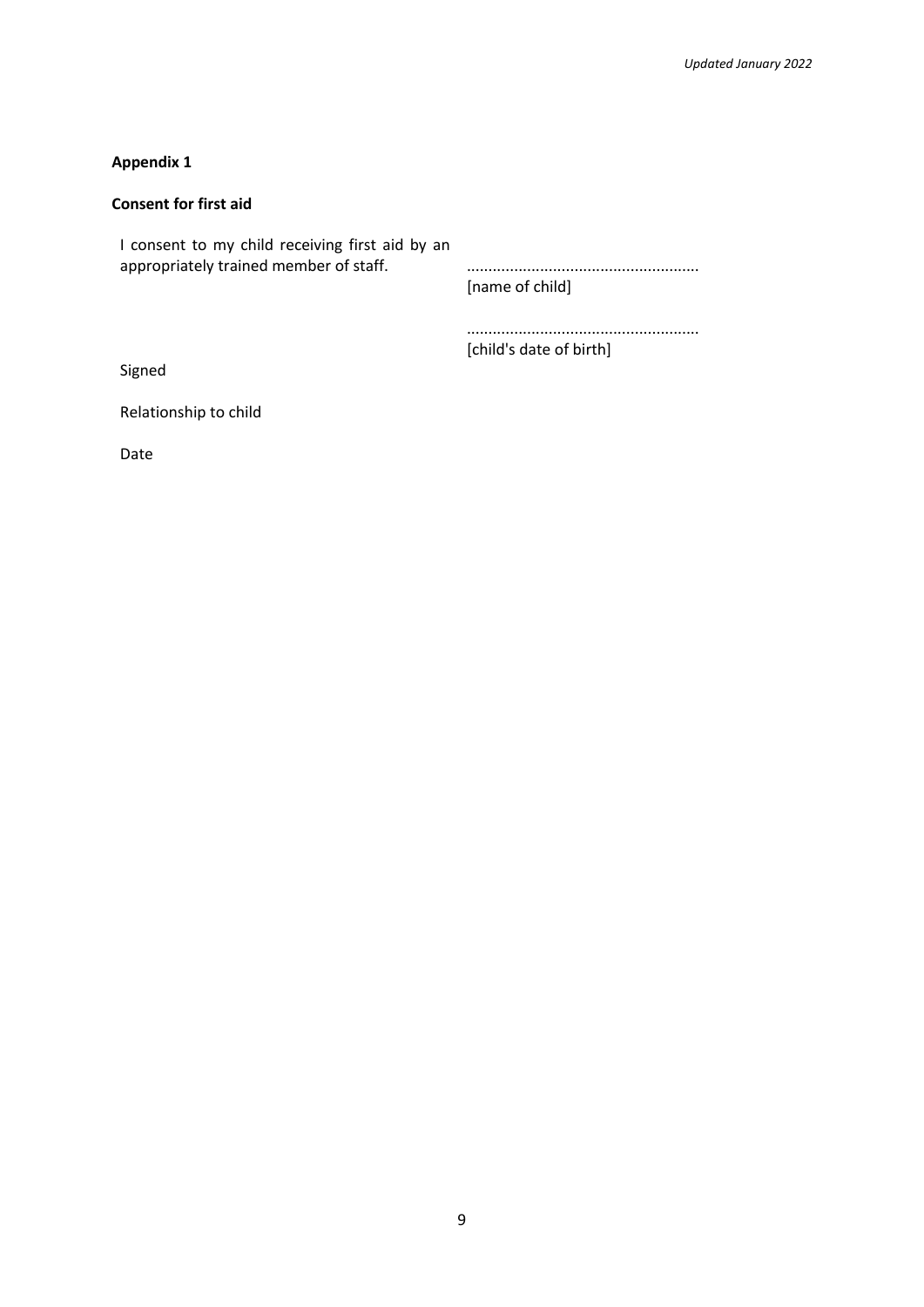The following staff have completed a HSE approved First Aid course and hold a valid certificate of attendance in First Aid at Work (FAW) or Emergency First Aid at Work (EFAW):

# **Qualified First Aiders are:**

| <b>QUALIFIED FIRST AIDERS AND LIFE SAVERS</b><br><b>Medical Centre Manager and First Aid Instructor</b><br><b>Nurse</b><br>S Titheridge, RN<br><b>Medical Centre</b><br>769<br>exempt<br>First Aid At Work Course (HSE) [3 day course]<br><b>G</b> Antill<br>737<br>Dec 2024<br>Estates<br>Estates<br>M Beswick<br>Dec 2024<br>Groundsman<br>Grounds<br>742<br>C Bicknell<br>Dec 2024<br>Catering<br>724<br>Catering<br>M Bidlake<br>Dec 2024<br>Catering<br>724<br>Catering<br>S Chambers<br><b>Facilities</b><br><b>Facilities</b><br>786<br>Dec 2024<br>G Clarke<br>737<br>Dec 2024<br>Estates<br>Estates<br>S Granville, RGN<br><b>Medical Centre</b><br><b>Nurse</b><br>769<br>exempt<br>K Langridge<br><b>Facilities</b><br>Dec 2024<br>Laundry and Sewing Room Manager<br>363<br>Groundsman<br>D Mould<br>Grounds<br>742<br>Dec 2024<br>P Pankhurst<br><b>Medical Centre</b><br>769<br>Mar 2023<br>Care Assistant<br>724<br>Dec 2024<br>A Poiana<br>Catering<br>Catering<br>P Sanders<br>Health and Safety Manager<br>Health and Safety<br>758<br>Dec 2024 | Name    | <b>Profession</b> | <b>Department</b>     | Extn | <b>Expiry Date</b> |  |  |  |
|-------------------------------------------------------------------------------------------------------------------------------------------------------------------------------------------------------------------------------------------------------------------------------------------------------------------------------------------------------------------------------------------------------------------------------------------------------------------------------------------------------------------------------------------------------------------------------------------------------------------------------------------------------------------------------------------------------------------------------------------------------------------------------------------------------------------------------------------------------------------------------------------------------------------------------------------------------------------------------------------------------------------------------------------------------------------|---------|-------------------|-----------------------|------|--------------------|--|--|--|
|                                                                                                                                                                                                                                                                                                                                                                                                                                                                                                                                                                                                                                                                                                                                                                                                                                                                                                                                                                                                                                                                   |         |                   |                       |      |                    |  |  |  |
|                                                                                                                                                                                                                                                                                                                                                                                                                                                                                                                                                                                                                                                                                                                                                                                                                                                                                                                                                                                                                                                                   |         |                   |                       |      |                    |  |  |  |
|                                                                                                                                                                                                                                                                                                                                                                                                                                                                                                                                                                                                                                                                                                                                                                                                                                                                                                                                                                                                                                                                   |         |                   |                       |      |                    |  |  |  |
|                                                                                                                                                                                                                                                                                                                                                                                                                                                                                                                                                                                                                                                                                                                                                                                                                                                                                                                                                                                                                                                                   |         |                   |                       |      |                    |  |  |  |
|                                                                                                                                                                                                                                                                                                                                                                                                                                                                                                                                                                                                                                                                                                                                                                                                                                                                                                                                                                                                                                                                   |         |                   |                       |      |                    |  |  |  |
|                                                                                                                                                                                                                                                                                                                                                                                                                                                                                                                                                                                                                                                                                                                                                                                                                                                                                                                                                                                                                                                                   |         |                   |                       |      |                    |  |  |  |
|                                                                                                                                                                                                                                                                                                                                                                                                                                                                                                                                                                                                                                                                                                                                                                                                                                                                                                                                                                                                                                                                   |         |                   |                       |      |                    |  |  |  |
|                                                                                                                                                                                                                                                                                                                                                                                                                                                                                                                                                                                                                                                                                                                                                                                                                                                                                                                                                                                                                                                                   |         |                   |                       |      |                    |  |  |  |
|                                                                                                                                                                                                                                                                                                                                                                                                                                                                                                                                                                                                                                                                                                                                                                                                                                                                                                                                                                                                                                                                   |         |                   |                       |      |                    |  |  |  |
|                                                                                                                                                                                                                                                                                                                                                                                                                                                                                                                                                                                                                                                                                                                                                                                                                                                                                                                                                                                                                                                                   |         |                   |                       |      |                    |  |  |  |
|                                                                                                                                                                                                                                                                                                                                                                                                                                                                                                                                                                                                                                                                                                                                                                                                                                                                                                                                                                                                                                                                   |         |                   |                       |      |                    |  |  |  |
|                                                                                                                                                                                                                                                                                                                                                                                                                                                                                                                                                                                                                                                                                                                                                                                                                                                                                                                                                                                                                                                                   |         |                   |                       |      |                    |  |  |  |
|                                                                                                                                                                                                                                                                                                                                                                                                                                                                                                                                                                                                                                                                                                                                                                                                                                                                                                                                                                                                                                                                   |         |                   |                       |      |                    |  |  |  |
|                                                                                                                                                                                                                                                                                                                                                                                                                                                                                                                                                                                                                                                                                                                                                                                                                                                                                                                                                                                                                                                                   |         |                   |                       |      |                    |  |  |  |
|                                                                                                                                                                                                                                                                                                                                                                                                                                                                                                                                                                                                                                                                                                                                                                                                                                                                                                                                                                                                                                                                   |         |                   |                       |      |                    |  |  |  |
|                                                                                                                                                                                                                                                                                                                                                                                                                                                                                                                                                                                                                                                                                                                                                                                                                                                                                                                                                                                                                                                                   |         |                   |                       |      |                    |  |  |  |
|                                                                                                                                                                                                                                                                                                                                                                                                                                                                                                                                                                                                                                                                                                                                                                                                                                                                                                                                                                                                                                                                   |         |                   |                       |      |                    |  |  |  |
|                                                                                                                                                                                                                                                                                                                                                                                                                                                                                                                                                                                                                                                                                                                                                                                                                                                                                                                                                                                                                                                                   |         |                   |                       |      |                    |  |  |  |
|                                                                                                                                                                                                                                                                                                                                                                                                                                                                                                                                                                                                                                                                                                                                                                                                                                                                                                                                                                                                                                                                   |         |                   |                       |      |                    |  |  |  |
|                                                                                                                                                                                                                                                                                                                                                                                                                                                                                                                                                                                                                                                                                                                                                                                                                                                                                                                                                                                                                                                                   |         |                   |                       |      |                    |  |  |  |
|                                                                                                                                                                                                                                                                                                                                                                                                                                                                                                                                                                                                                                                                                                                                                                                                                                                                                                                                                                                                                                                                   | L Young | Care Assistant    | <b>Medical Centre</b> | 769  | Mar 2023           |  |  |  |
|                                                                                                                                                                                                                                                                                                                                                                                                                                                                                                                                                                                                                                                                                                                                                                                                                                                                                                                                                                                                                                                                   |         |                   |                       |      |                    |  |  |  |
| REC Emergency First Aid in remote areas [2 day course] in process of being renewed                                                                                                                                                                                                                                                                                                                                                                                                                                                                                                                                                                                                                                                                                                                                                                                                                                                                                                                                                                                |         |                   |                       |      |                    |  |  |  |
| J G Culbert<br>Teacher<br>791<br>Physics<br>tbc                                                                                                                                                                                                                                                                                                                                                                                                                                                                                                                                                                                                                                                                                                                                                                                                                                                                                                                                                                                                                   |         |                   |                       |      |                    |  |  |  |
| 365<br>N G Emsley<br>Housemaster<br>tbc<br>House                                                                                                                                                                                                                                                                                                                                                                                                                                                                                                                                                                                                                                                                                                                                                                                                                                                                                                                                                                                                                  |         |                   |                       |      |                    |  |  |  |
|                                                                                                                                                                                                                                                                                                                                                                                                                                                                                                                                                                                                                                                                                                                                                                                                                                                                                                                                                                                                                                                                   |         |                   |                       |      |                    |  |  |  |
| Emergency First Aid at Work (EFAW) [1 day course]                                                                                                                                                                                                                                                                                                                                                                                                                                                                                                                                                                                                                                                                                                                                                                                                                                                                                                                                                                                                                 |         |                   |                       |      |                    |  |  |  |
| ICT<br>Nov 2022<br>G Craigen<br>Database Administrator<br>520                                                                                                                                                                                                                                                                                                                                                                                                                                                                                                                                                                                                                                                                                                                                                                                                                                                                                                                                                                                                     |         |                   |                       |      |                    |  |  |  |
| G Cullen<br>385<br>Oct 2023<br>House<br>Matron                                                                                                                                                                                                                                                                                                                                                                                                                                                                                                                                                                                                                                                                                                                                                                                                                                                                                                                                                                                                                    |         |                   |                       |      |                    |  |  |  |
| P Miller<br>PE & Games<br>Apr 2022<br>Teacher<br>560                                                                                                                                                                                                                                                                                                                                                                                                                                                                                                                                                                                                                                                                                                                                                                                                                                                                                                                                                                                                              |         |                   |                       |      |                    |  |  |  |
| 525<br>DT<br>Apr 2022<br>C Robinson<br>Technician                                                                                                                                                                                                                                                                                                                                                                                                                                                                                                                                                                                                                                                                                                                                                                                                                                                                                                                                                                                                                 |         |                   |                       |      |                    |  |  |  |
| Reception<br>Receptionist<br>700<br>Apr 2022<br>K Rowe                                                                                                                                                                                                                                                                                                                                                                                                                                                                                                                                                                                                                                                                                                                                                                                                                                                                                                                                                                                                            |         |                   |                       |      |                    |  |  |  |
| ICT<br>521<br>M Short<br>Nov 2022<br>Technician                                                                                                                                                                                                                                                                                                                                                                                                                                                                                                                                                                                                                                                                                                                                                                                                                                                                                                                                                                                                                   |         |                   |                       |      |                    |  |  |  |
| 787<br>Oct 2023<br>S Spassova<br>Matron<br>House                                                                                                                                                                                                                                                                                                                                                                                                                                                                                                                                                                                                                                                                                                                                                                                                                                                                                                                                                                                                                  |         |                   |                       |      |                    |  |  |  |
| 700<br>J Swayne<br>Receptionist<br>Reception<br>Apr 2022                                                                                                                                                                                                                                                                                                                                                                                                                                                                                                                                                                                                                                                                                                                                                                                                                                                                                                                                                                                                          |         |                   |                       |      |                    |  |  |  |
| P Tobias<br>Oct 2023<br>542<br>House<br>Matron                                                                                                                                                                                                                                                                                                                                                                                                                                                                                                                                                                                                                                                                                                                                                                                                                                                                                                                                                                                                                    |         |                   |                       |      |                    |  |  |  |
| C Walsh<br>737<br><b>Nov 2022</b><br>Estates<br>Estates                                                                                                                                                                                                                                                                                                                                                                                                                                                                                                                                                                                                                                                                                                                                                                                                                                                                                                                                                                                                           |         |                   |                       |      |                    |  |  |  |
| P White<br>522<br>ICT<br>Technician<br>Apr 2022                                                                                                                                                                                                                                                                                                                                                                                                                                                                                                                                                                                                                                                                                                                                                                                                                                                                                                                                                                                                                   |         |                   |                       |      |                    |  |  |  |
| S Zdravkova<br>785<br>Oct 2023<br>House<br>Matron                                                                                                                                                                                                                                                                                                                                                                                                                                                                                                                                                                                                                                                                                                                                                                                                                                                                                                                                                                                                                 |         |                   |                       |      |                    |  |  |  |
| <b>Forest School First Aid</b>                                                                                                                                                                                                                                                                                                                                                                                                                                                                                                                                                                                                                                                                                                                                                                                                                                                                                                                                                                                                                                    |         |                   |                       |      |                    |  |  |  |
| Teacher<br>713<br>D Slater<br>English<br><b>July 2024</b>                                                                                                                                                                                                                                                                                                                                                                                                                                                                                                                                                                                                                                                                                                                                                                                                                                                                                                                                                                                                         |         |                   |                       |      |                    |  |  |  |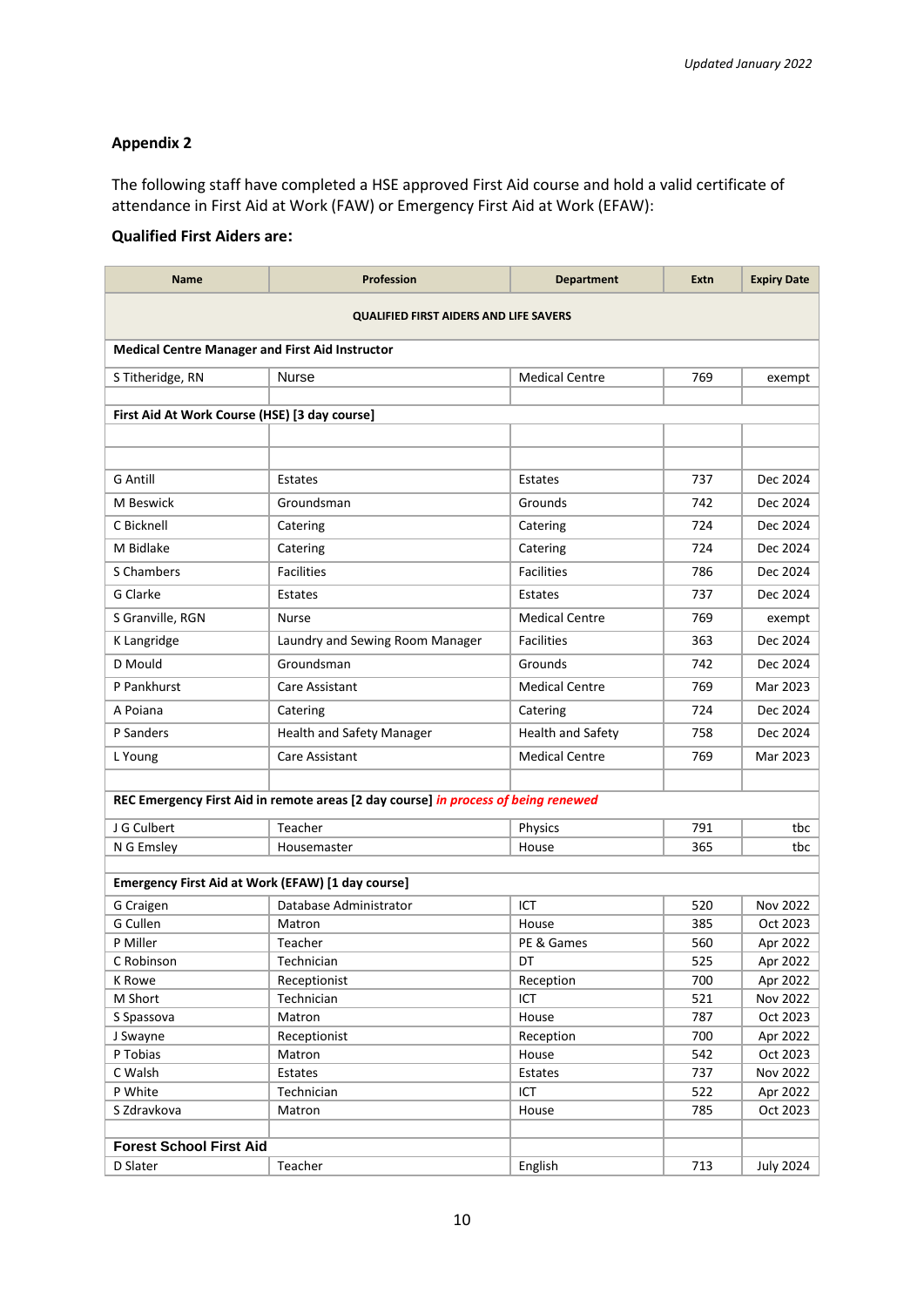| <b>QUALIFIED LIFE SAVERS AS AT APRIL 2021</b>                           |                           |                    |     |                  |  |  |  |
|-------------------------------------------------------------------------|---------------------------|--------------------|-----|------------------|--|--|--|
| <b>National Rescue Award for Swimming Teachers &amp; Coaches (RLSS)</b> |                           |                    |     |                  |  |  |  |
| R Davies                                                                | Teacher                   | <b>Mathematics</b> | 751 | Sep 2022         |  |  |  |
| F Fitch                                                                 | Teacher                   | PE & Games         | 560 | Sep 2022         |  |  |  |
| P Miller                                                                | Teacher                   | PE & Games         | 560 | <b>July 2023</b> |  |  |  |
| O Nash                                                                  | <b>Graduate Assistant</b> | PE & Games         | 560 | <b>July 2023</b> |  |  |  |
| A Ryman                                                                 | Teacher                   | PE & Games         | 560 | <b>July 2023</b> |  |  |  |
| D Towl                                                                  | <b>Graduate Assistant</b> | PE & Games         | 560 | <b>July 2023</b> |  |  |  |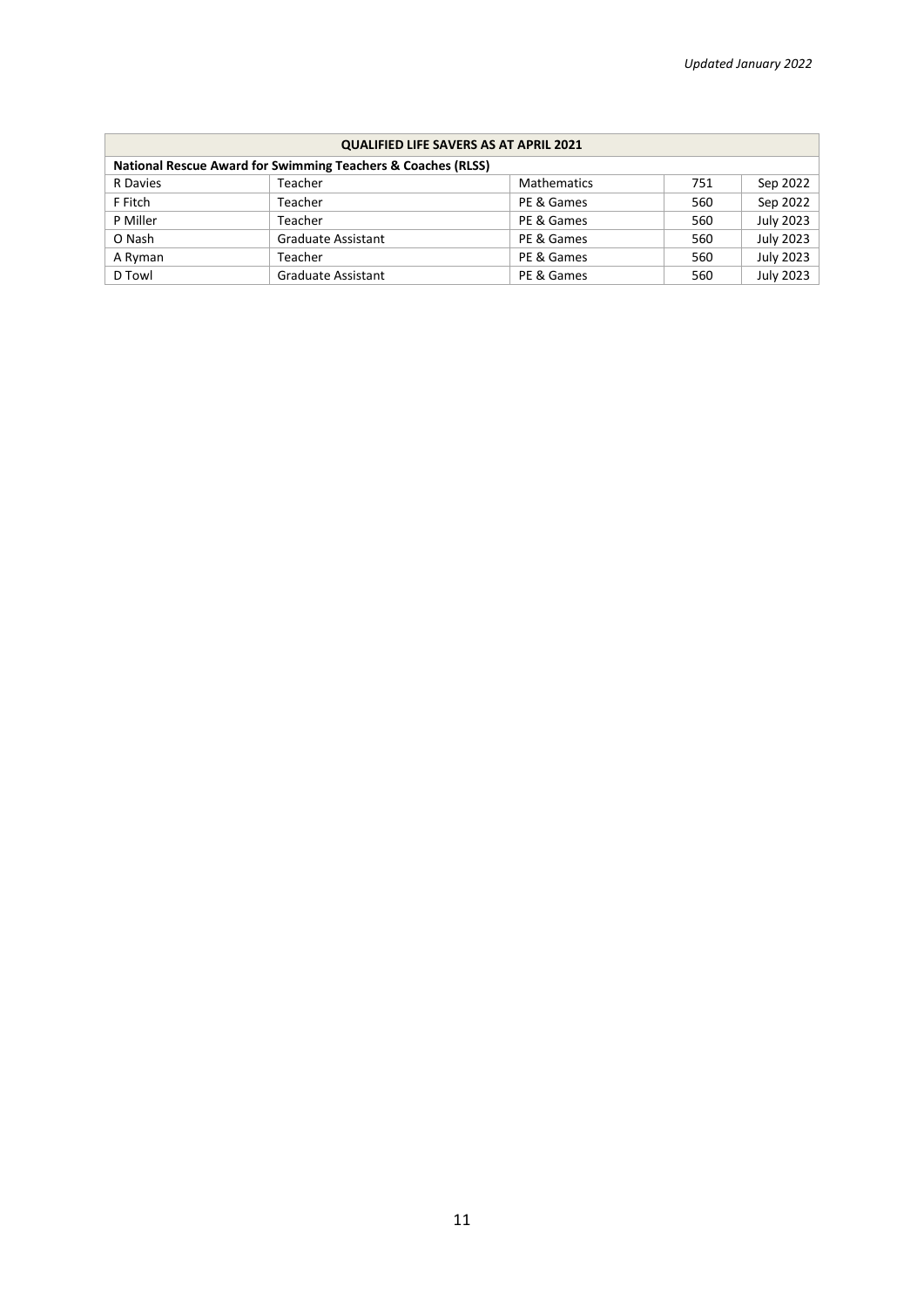## **Part 2 of schedule 7 of the Road Vehicles (Construction and Use) Regulations 1986 (SI 1986/1078)**

First aid equipment:

- Ten antiseptic wipes, foil packed
- One conforming disposable bandage (not less than 7.5 cm wide)
- Two triangular bandages
- One packet of 24 assorted adhesive dressings
- Three large sterile unmedicated ambulance dressings (not less than 15.0 cm × 20.0 cm)
- Two sterile eye pads, with attachments
- Twelve assorted safety pins
- One pair of rustless blunt-ended scissors